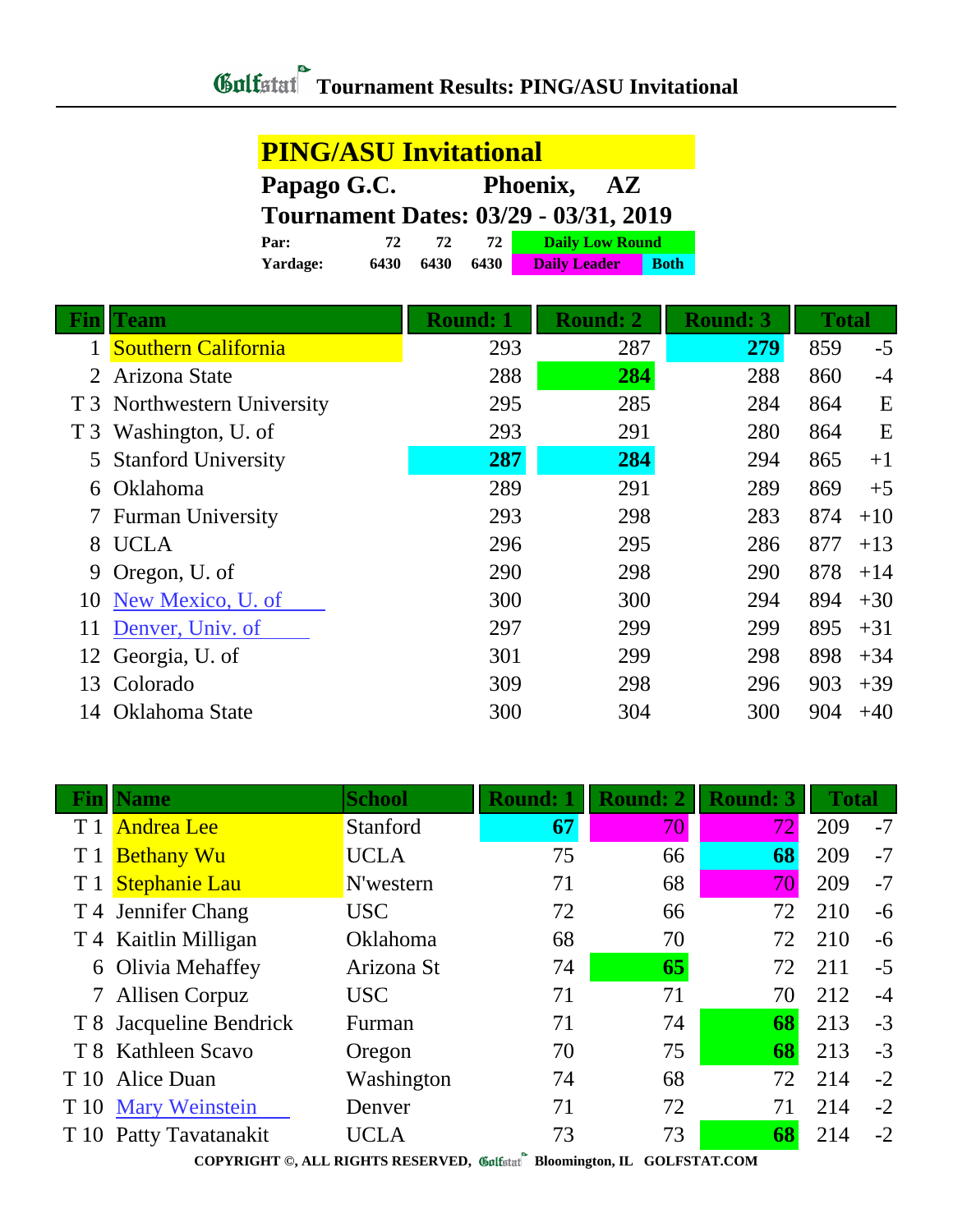## **Tournament Results: PING/ASU Invitational**

| Fin  | <b>Name</b>               | <b>School</b>     | <b>Round: 1</b> | <b>Round: 2</b> | <b>Round: 3</b> | <b>Total</b> |      |
|------|---------------------------|-------------------|-----------------|-----------------|-----------------|--------------|------|
|      | T 13 Alessandra Fanali    | Arizona St        | 71              | 73              | 71              | 215          | $-1$ |
| T 13 | Alyaa Abdulghany          | <b>USC</b>        | 74              | 71              | 70              | 215          | $-1$ |
| T 13 | Emma Edwards              | New Mexico        | 70              | 74              | 71              | 215          | $-1$ |
| T 13 | Wenyung Keh               | Washington        | 70              | 76              | 69              | 215          | $-1$ |
| T 13 | Ya Chun Chang             | Arizona           | 72              | 74              | 69              | 215          | $-1$ |
| T 18 | <b>Brooke Riley</b>       | N'western         | 75              | 73              | 68              | 216          | E    |
|      | T 18 Petra Salko          | Oregon            | 71              | 70              | 75              | 216          | E    |
| T 20 | Albane Valenzuela         | Stanford          | 74              | 69              | 74              | 217          | $+1$ |
|      | T 20 Calista Reyes        | Stanford          | 72              | 74              | 71              | 217          | $+1$ |
| T 20 | Malia Nam                 | <b>USC</b>        | 73              | 75              | 69              | 217          | $+1$ |
|      | T 20 Raquel Olmos         | Arizona St        | 70              | 73              | 74              | 217          | $+1$ |
|      | T 24 Haylee Harford       | Furman            | 74              | 74              | 70              | 218          | $+2$ |
|      | T 24 Julianne Alvarez     | Washington        | 75              | 74              | 69              | 218          | $+2$ |
|      | T 26 Ale Phadungmartvorku | Oregon            | 73              | 73              | 73              | 219          | $+3$ |
|      | T 26 Amelia Garvey        | <b>USC</b>        | 74              | 75              | 70              | 219          | $+3$ |
| T 26 | Rino Sasaki               | Washington        | 74              | 75              | 70              | 219          | $+3$ |
| T 29 | <b>Aline Krauter</b>      | Stanford          | 75              | 73              | 72              | 220          | $+4$ |
|      | T 29 Kirsty Hodgkins      | Colorado          | 76              | 73              | 71              | 220          | $+4$ |
|      | T 29 Madison Kerley       | Arizona St        | 71              | 75              | 74              | 220          | $+4$ |
| T 32 | Gabriela Ruffels          | <b>USC</b>        | 76              | 75              | 70              | 221          | $+5$ |
|      | T 32 Kelly Sim            | N'western         | 74              | 75              | 72              | 221          | $+5$ |
|      | T 32 Kelsey Zeng          | Stanford          | 71              | 72              | 78              | 221          | $+5$ |
|      | T 32 Natalie Srinivasan   | Furman            | 72              | 77              | 72              | 221          | $+5$ |
|      | T 32 Sandra Nordaas       | Arizona           | 72              | 76              | 73              | 221          | $+5$ |
|      | T 32 Simar Singh          | Oregon            | 78              | 72              | 71              | 221          | $+5$ |
|      | T 38 Janet Mao            | N'western         | 79              | 69              | 74              | 222          | $+6$ |
|      | T 38 Jo Hua Hung          | Georgia           | 74              | 74              | 74              | 222          | $+6$ |
|      | T 38 Julienne Soo         | Oklahoma          | 72              | 74              | 76              | 222          | $+6$ |
|      | T 38 Libby Winans         | Oklahoma          | 78              | 72              | 72              | 222          | $+6$ |
|      | T 38 Mika Liu             | Stanford          | 73              | 73              | 76              | 222          | $+6$ |
| T 43 | <b>Caroline Jansson</b>   | <b>New Mexico</b> | 78              | 72              | 73              | 223          | $+7$ |
|      | T 43 Haley Nist           | Colorado          | 76              | 73              | 74              | 223          | $+7$ |
|      | T 43 Hannah Lee           | Oklahoma          | 76              | 75              | 72              | 223          | $+7$ |
|      | T 43 Ziyi (Emily) Wang    | Stanford          | 73              | 72              | 78              | 223          | $+7$ |
|      | T 47 Alexandr Forsterling | Arizona St        | 73              | 73              | 78              | 224          | $+8$ |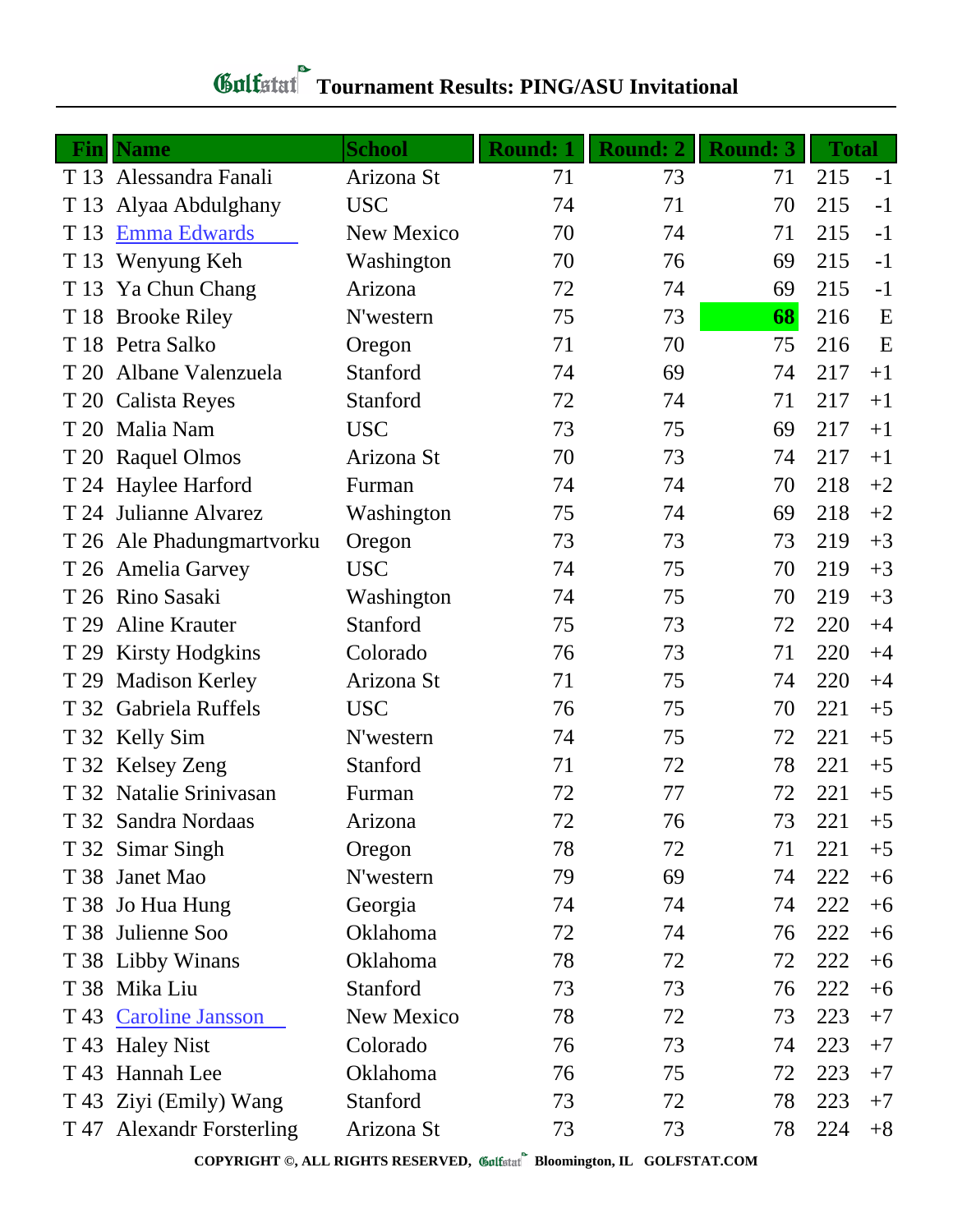## **Tournament Results: PING/ASU Invitational**

| Fin  | <b>Name</b>              | <b>School</b> | <b>Round: 1</b> | <b>Round: 2</b> | <b>Round: 3</b> | <b>Total</b> |
|------|--------------------------|---------------|-----------------|-----------------|-----------------|--------------|
|      | T 47 Jenny Bae           | Georgia       | 74              | 72              | 78              | 224<br>$+8$  |
| T 47 | <b>Sarah-Eve Rheaume</b> | Furman        | 76              | 73              | 75              | 224<br>$+8$  |
|      | T 50 Bella Setio         | Oregon        | 81              | 72              | 72              | 225<br>$+9$  |
| T 50 | <b>Sophie Newlove</b>    | Denver        | 74              | 76              | 75              | 225<br>$+9$  |
|      | T 52 Clare Legaspi       | <b>UCLA</b>   | 73              | 78              | 75              | $226 + 10$   |
|      | T 52 Harmie Constantino  | Georgia       | 77              | 75              | 74              | $226 + 10$   |
|      | T 52 Lianna Bailey       | Okla. St.     | 72              | 74              | 80              | $226 + 10$   |
|      | T 52 Madison Moosa       | Furman        | 76              | 77              | 73              | $226 + 10$   |
|      | T 52 Michelle Forsland   | Okla. St.     | 78              | 76              | 72              | $226 + 10$   |
|      | T 52 Mikhaela Fortuna    | Oklahoma      | 73              | 80              | 73              | $226 + 10$   |
|      | T 58 Emma Whitaker       | Okla. St.     | 75              | 75              | 77              | $227 + 11$   |
|      | T 58 Kelsey Webster      | Colorado      | 74              | 77              | 76              | $227 + 11$   |
|      | T 58 Sofia Anokhina      | Arizona St    | 82              | 74              | 71              | $227 + 11$   |
| 61   | <b>Tiana Cruz</b>        | New Mexico    | 76              | 75              | 77              | $228 + 12$   |
| T 62 | Chih-Min Chen            | Okla. St.     | 77              | 77              | 75              | $229 + 13$   |
|      | T 62 Gaby Coello         | Georgia       | 76              | 78              | 75              | $229 + 13$   |
|      | T 62 Han-Hsuan Yu        | Okla. St.     | 78              | 80              | 71              | $229 + 13$   |
|      | T 62 Kelly Su            | N'western     | 75              | 79              | 75              | $229 + 13$   |
|      | T 62 Martha Lewis        | Washington    | 80              | 74              | 75              | $229 + 13$   |
|      | T 62 Rinko Mitsunaga     | Georgia       | 76              | 78              | 75              | $229 + 13$   |
|      | T 62 Vera Markevich      | <b>UCLA</b>   | 75              | 79              | 75              | $229 + 13$   |
|      | T 69 Amy Matsuoka        | Oregon        | 77              | 80              | 74              | $231 + 15$   |
|      | T 69 Camille Enright     | Denver        | 76              | 77              | 78              | $231 + 15$   |
|      | T 69 Reva Morris         | New Mexico    | 75              | 82              | 74              | $231 + 15$   |
| T 72 | <b>Alyson Bean</b>       | Denver        | 76              | 74              | 82              | $232 + 16$   |
|      | T 72 Kamie Hamada        | New Mexico    | 77              | 79              | 76              | $232 + 16$   |
| T 72 | <b>Trussy Li</b>         | Denver        | 79              | 78              | 75              | $232 + 16$   |
|      | 75 Gillian Vance         | Colorado      | 79              | 79              | 76              | $234 + 18$   |
| T 76 | Darian Zachek            | New Mexico    | 79              | 75              | 82              | $236 + 20$   |
|      | T 76 Elle Otten          | Colorado      | 83              | 77              | 76              | $236 + 20$   |
|      | T 76 Kelsey Kurnett      | Georgia       | 79              | 82              | 75              | $236 + 20$   |
|      | T 76 Malak Bouraeda      | Colorado      | 86              | 75              | 75              | $236 + 20$   |
|      | T 80 Sara Camarena       | Okla. St.     | 75              | 79              | 83              | $237 + 21$   |
|      | T 80 Tze-Han Lin         | Oregon        | 76              | 82              | 79              | $237 + 21$   |
|      | T 82 Desiree Hong        | Arizona       | 81              | 85              | 75              | $241 + 25$   |